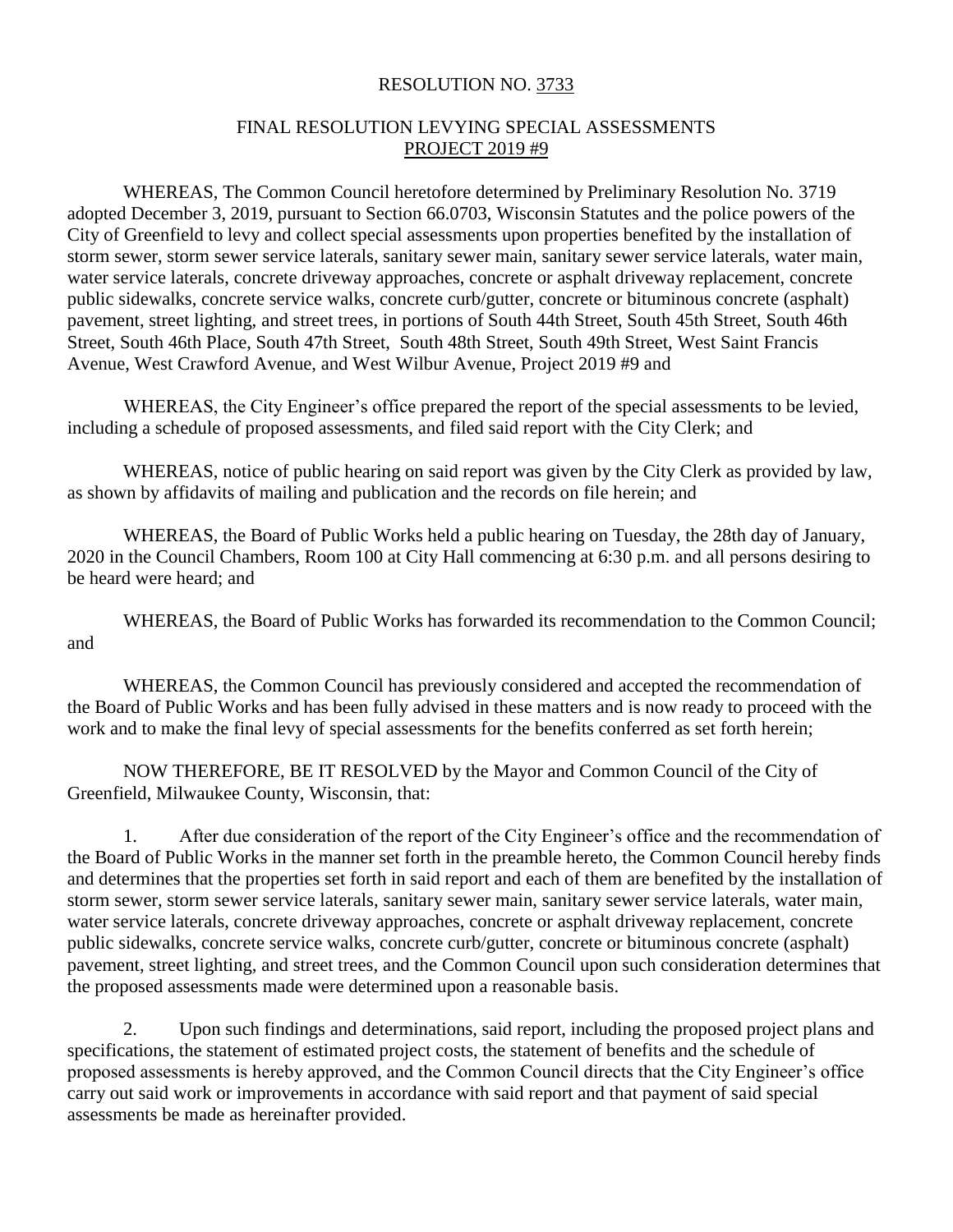3. The proposed assessments set forth in said report are hereby assessed and levied against said properties as special assessments for the benefits incurred upon them by the installation of storm sewer, storm sewer service laterals, sanitary sewer main, sanitary sewer service laterals, water main, water service laterals, concrete driveway approaches, concrete or asphalt driveway replacement, concrete public sidewalks, concrete service walks, concrete curb/gutter, concrete or bituminous concrete (asphalt) pavement, street lighting, and street trees, in portions of South 44th Street, South 45th Street, South 46th Street, South 46th Place, South 47th Street, South 48th Street, South 49th Street, West Saint Francis Avenue, West Crawford Avenue, and West Wilbur Avenue, Project 2019 #9, and the owners of said properties are hereby ordered to pay such special assessments in the manner hereinafter provided.

4. The proceeds from such special assessments shall be used for paying the costs of the installation of storm sewer, storm sewer service laterals, sanitary sewer main, sanitary sewer service laterals, water main, water service laterals, concrete driveway approaches, concrete or asphalt driveway replacement, concrete public sidewalks, concrete service walks, concrete curb/gutter, concrete or bituminous concrete (asphalt) pavement, street lighting, and street trees.

5. The assessments are made pursuant to the police powers of the City of Greenfield and Section 66.0703, Wisconsin Statutes.

6. Each special assessment levied by this resolution shall be a lien on the property against which it is levied on behalf of the City of Greenfield, in accordance with Section 66.0703(13) Wisconsin Statutes.

7. Phase 1: Properties in the Project district which are north of Saint Francis Avenue, also, properties which abut the south side of Saint Francis Avenue. Said assessments may be paid: [1] in one sum without interest on or before October 18, 2021; or [2] the entire amount plus interest computed at *2.66*% from October 18, 2021 may be placed on your 2021 property tax bill; or [3] in ten (10) equal annual installments, as provided for by Section 66.0715(3), Wisconsin Statutes, with interest thereon at *2.66*% per year on the unpaid balance beginning October 18, 2021. All assessments will be collected in installments as provided in said Paragraph 7 of the Final Resolution to which this Notice is attached, except such assessments which are paid in full to the City of Greenfield on or before October 18, 2021. Phase 2: The remaining properties in the Project district. Said assessments may be paid: [1] in one sum without interest on or before October 17, 2022; or [2] the entire amount plus interest computed at *2.66*% from October 17, 2022 may be placed on your 2022 property tax bill; or [3] in ten (10) equal annual installments, as provided for by Section 66.0715(3), Wisconsin Statutes, with interest thereon at *2.66*% per year on the unpaid balance beginning October 17, 2022. All assessments will be collected in installments as provided in said Paragraph 7 of the Final Resolution to which this Notice is attached, except such assessments which are paid in full to the City of Greenfield on or before October 17, 2022. The first installment shall be entered in the tax roll as a special assessment on the property upon which the special assessment was levied and thereafter shall be treated in all respects as any other municipal tax, except as otherwise provided in Section 66.0715(3), Wisconsin Statutes. One of the subsequent installments shall be entered in a like manner and with like effect in each of the annual tax rolls thereafter until all are levied. Each property owner who is paying by installments may prepay his or her assessments together with accrued interest at any time without penalty. In the event a property owner fails to pay any installment in full at the time it is due, said owner will be deemed delinquent and his or her or its entire unpaid assessment, together with accrued interest through December 31 of the year said delinquency occurs, shall be extended upon the next succeeding tax roll as a delinquent tax against the property and all proceedings in relation to the collection, return and sale of property for delinquent real estate taxes shall apply to such special assessment, except as otherwise provided by statute.

8. All payments hereunder are to be made to the City of Greenfield.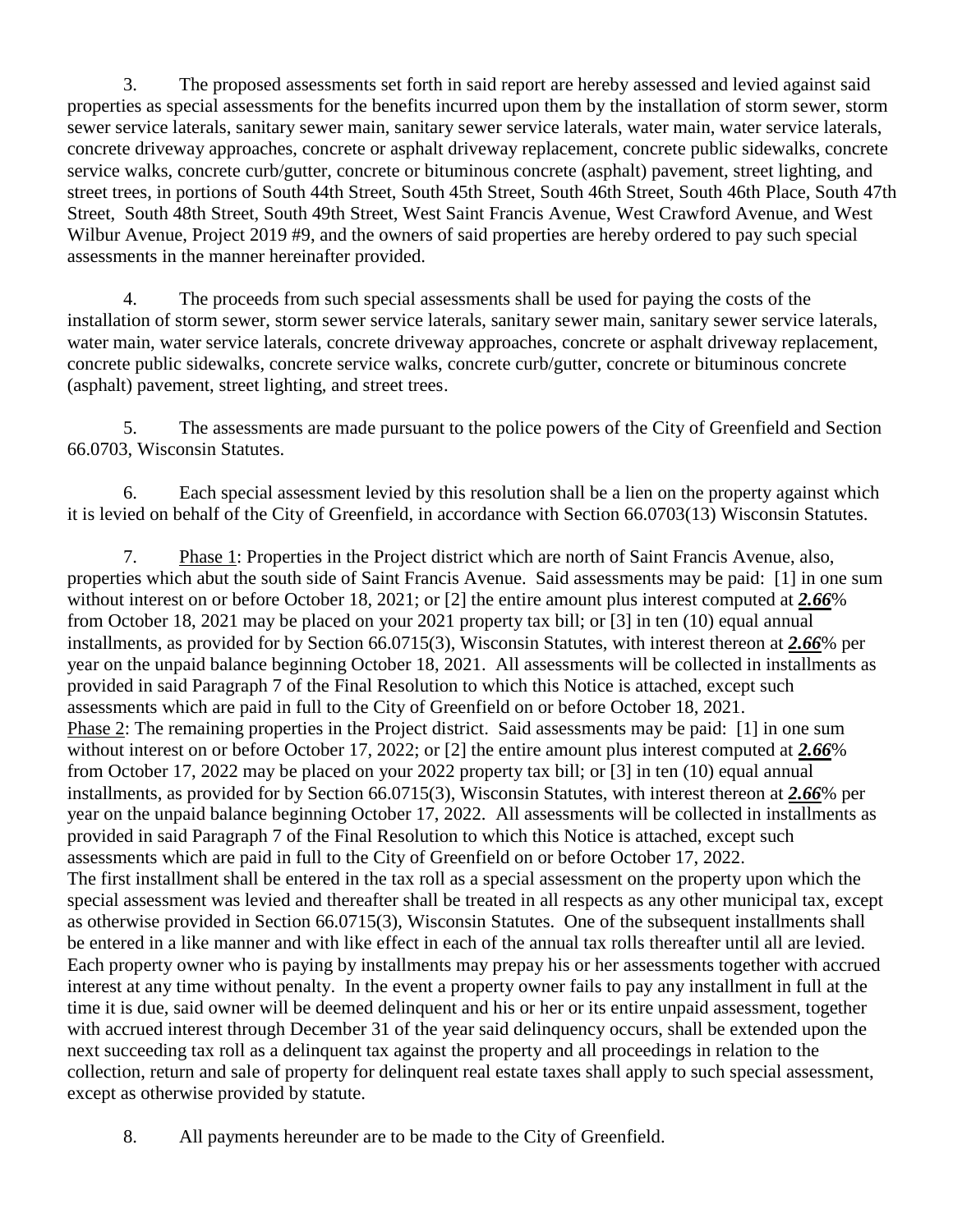9. The City Clerk is hereby authorized and directed to publish a copy of this resolution as a Class 1 notice in the Southwest NOW and shall mail a copy of this resolution and a statement of final assessment against his or her property to every interested person whose tax key number appears on the assessment schedule and whose post office address is known or can, with reasonable diligence, be ascertained.

10. The City Clerk is hereby authorized and directed to publish the "Installment Assessment Notice" attached hereto and made a part hereof, as a Class 1 notice and mail a copy thereof to every interested person.

11. This resolution shall become effective upon passage and publication and notice in compliance with Sections 9 and 10 above.

PASSED AND ADOPTED by the Common Council of the City of Greenfield on the 4th day of February, 2020.

APPROVED:

 Michael J. Neitzke Michael J. Neitzke, Mayor

ATTEST:

 Jennifer Goergen Jennifer Goergen, City Clerk

Published: February 12, 2020